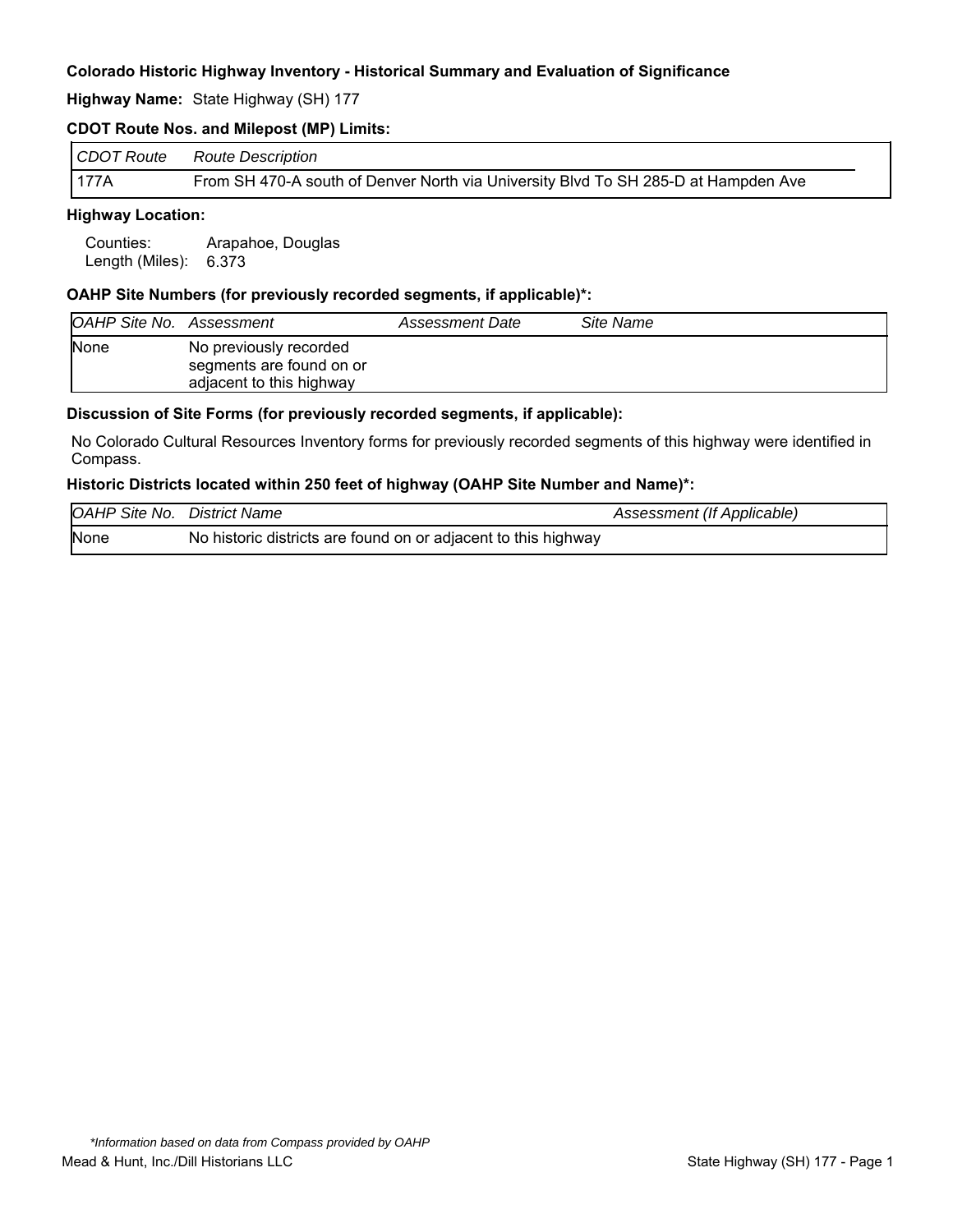### **Highway Name:** State Highway (SH) 177

### **Historical Data:**

SH 177 (South University Boulevard) starts north of Highlands Ranch (an unincorporated community south of C 470 in the southern part of metro Denver) and continues north through the communities of Centennial, Greenwood Village, and Cherry Hills Village, ending at U.S. Highway (US) 285 (Hampden Avenue) for a total distance of 6.373 miles. The relevant historical themes for this highway include residential subdivision development in the Denver metro area between 1940 and 1965 and the early agricultural development of Douglas County and Sedalia, as well as the development of Littleton, the county seat of Arapahoe County.

SH 177 is first noted on a state highway map in January 1929, connecting Littleton to a point east of Sedalia as an alternate route east of the Great North South Highway (SH 1). The route has changed significantly through the years. Originating in Littleton, SH 177 followed the Daniels Park Road to Sedalia, which is no longer part of the state highway. A portion of Daniels Park Road between C 470 and the southern edge of Highlands Ranch has been destroyed by subdivision development. At its longest, the route extended from Sedalia to as far north as York Street and Brighton Boulevard through the metro area for a total distance of about 24.5 miles. This was reduced to Colfax Avenue in 1954, to the Valley Highway near Buchtel Boulevard in 1960, and finally to Hampden Avenue, the current northern terminus, in 1963. The original southern portion between Littleton and Sedalia disappears from state maps in 1954, indicating the removal of this portion because US 85 provided the same connection. The following year, Interstate 25 provided freeway access between Denver and Castle Rock, a short distance from Sedalia.

The road is constructed as a straight north-south line except for a section between East Orchard Road and East Arapahoe Road where the road veers to the northeast to cross Dry Creek and avoid deKoevend Park. Three bridges on the highway date to the 1960s: F-17-AC (1968); F-17-AB (1965), and F-17-AA (1965).

Historically, SH 177 connected Littleton and Sedalia in rural Douglas County, but other routes (the North-South Highway and US 85) also connected the two communities and this highway is considered to be secondary to those in terms of historic importance. The initial purpose of this highway, to connect Littleton in Arapahoe County, to Sedalia in Douglas County, is no longer served by the current route. The highway is a truncated version of a route that used to run through the metro area. The route is also associated with the growth and development of residential subdivisions in Cherry Hills Village (incorporated in 1945), Greenwood Village (1950), and Centennial (2000) .

A review of sources did not reveal that this route represents important road engineering achievements, an important road type or subtype identified in the MPS, or that it served to provide an important connection to markets or facilitated development of these communities are part of the suburban growth of the southern part of the Denver metropolitan area after World War II.

(Unless otherwise indicated, sources used in the preparation of this section included state highway maps, the Highways of Colorado by Matthew Salek, Highways to the Sky: A Context and History of Colorado's Highway System, Colorado State Roads and Highways, National Register of Historic Places Multiple Property Submission, plans in the Online Transportation Information System (OTIS), and site forms for previously surveyed resources in Compass when available.)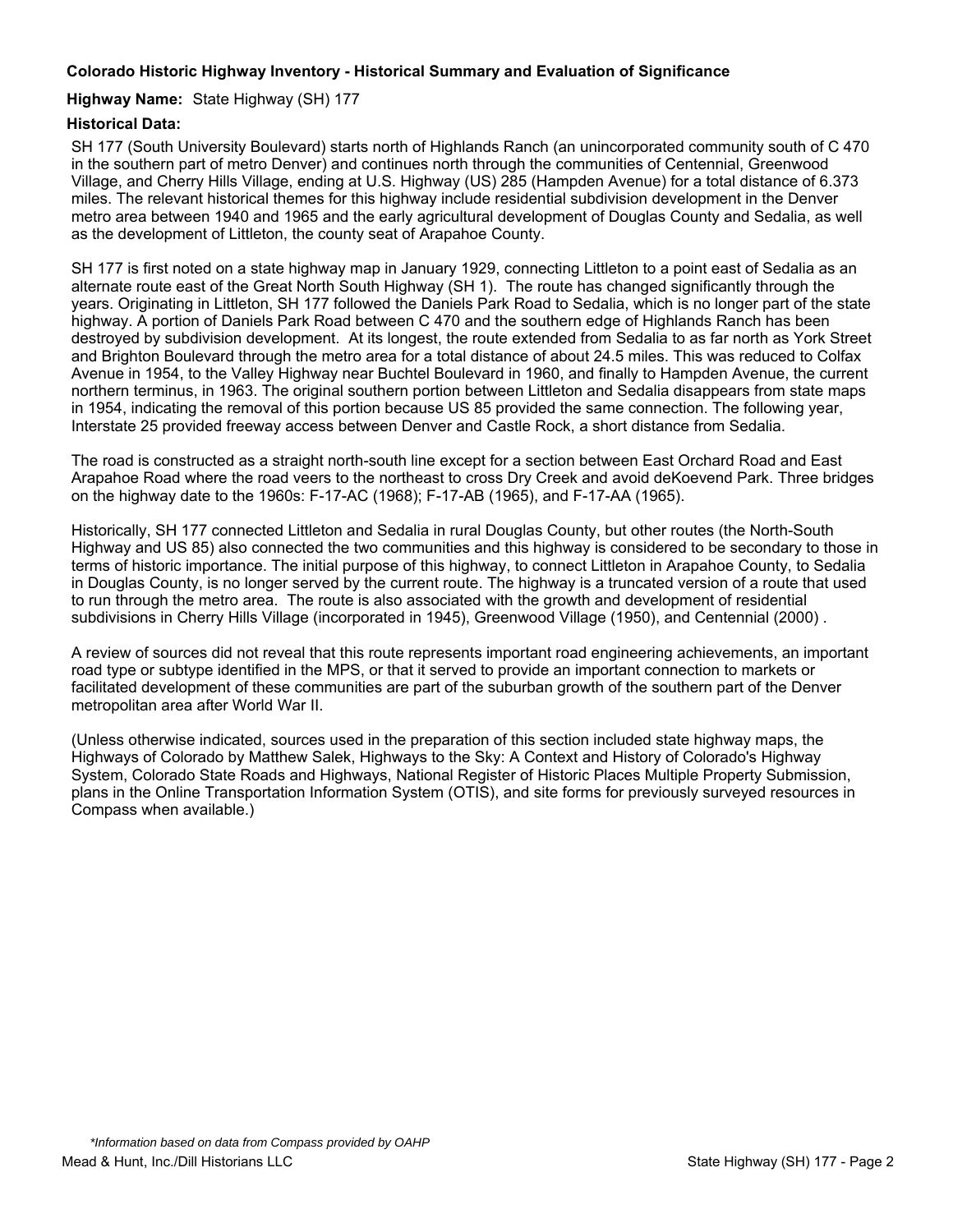**Highway Name:** State Highway (SH) 177

# **Not Significant - No historical significance identified**

**Significant - Historical significance identified (see details below)** 

# **Property Type and Areas of Significance:**

A detailed explanation why this highway possesses historical significance is provided in the Significance Statement below.

# **Cultural:**

Criterion A specific requirements

- $\Box$  Early and/or prominent project of the Colorado Highway Department (Transportation)
- $\Box$  Association with a significant event (If applicable, the Area of Significance is indicated in the statement of significance below)
- □ Association with federal work relief programs (Politics/Government)

### Criterion C specific requirements

 $\Box$  Representative example (Transportation)

# **Engineering:**

### Subtypes

Farm-to-Market Road

 $\Box$  Limited Access, Multiple-Lane, Divided Highway/Freeway

 $\Box$  Highway Bypass

Criterion A specific requirements

 $\Box$  Early and/or prominent project of the Colorado Highway Department (Transportation)

 $\Box$  Association with a significant event (If applicable, the Area of Significance is indicated in the statement of significance below)

 $\Box$  Association with federal work relief programs (Politics/Government)

Criterion C specific requirements

 $\Box$  Representative example (Transportation)

 $\Box$  Engineering achievement (Engineering)

# **Aesthetic:**

Criterion A specific requirements

- $\Box$  Early and/or prominent project of the Colorado Highway Department (Transportation)
- $\Box$  Association with a significant event (If applicable, the Area of Significance is indicated in the statement of significance below)
- $\Box$  Association with federal work relief programs (Politics/Government)

#### Criterion C specific requirements

- $\Box$  Representative example (Transportation)
- $\square$  Engineering achievement (Engineering)
- $\square$  Landscape architecture (Landscape Architecture)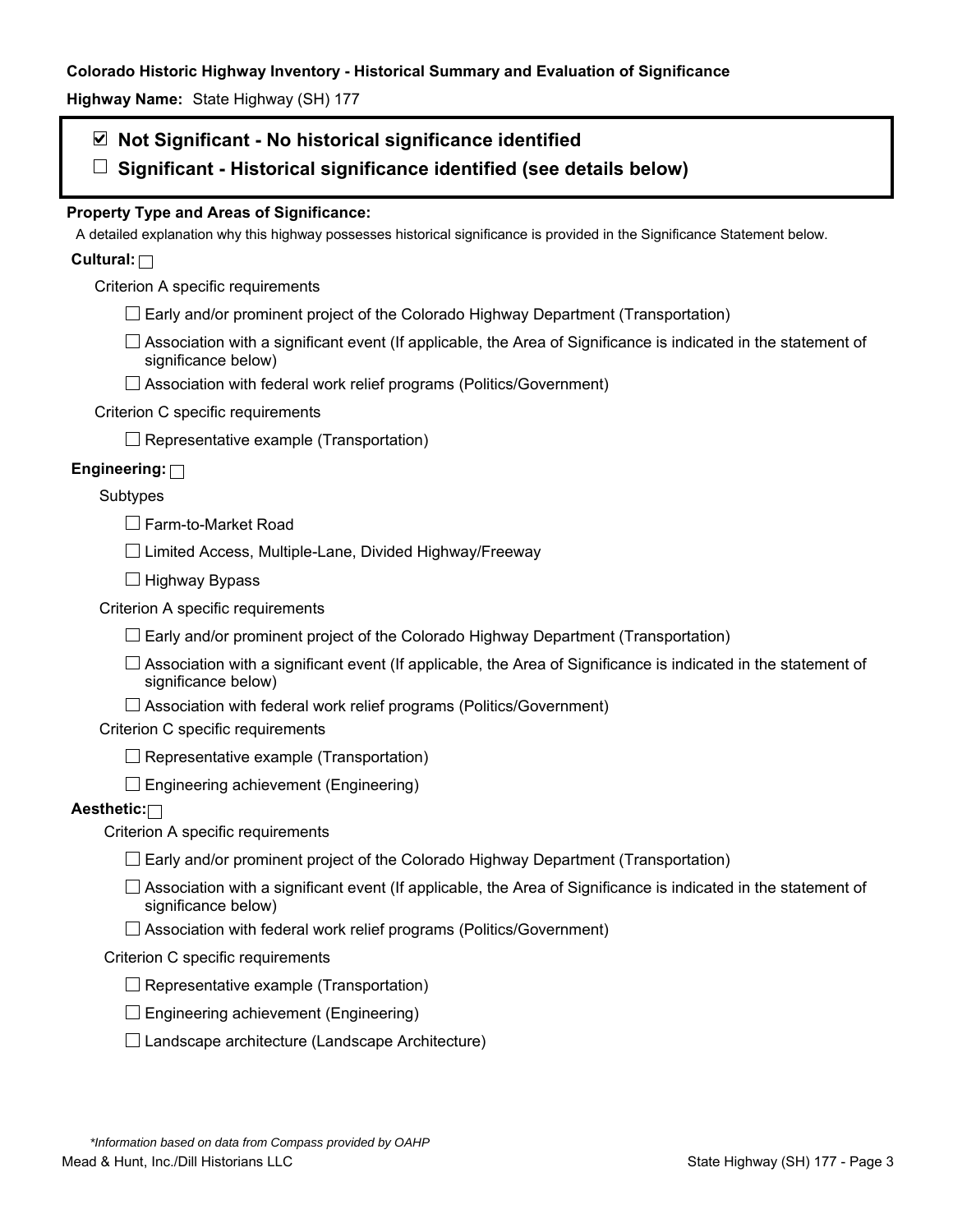**Highway Name:** State Highway (SH) 177

### **Historic periods of highway construction:**

 $\Box$  Pre-territorial (pre-1861)

 $\Box$  Territorial and pre-automobile state roads (1861-1890)

 $\Box$  Automobile age (1890-1930)

 $\Box$  Depression and World War II (1930-1945)

 $\Box$  Postwar Interstate Era (1945-1973)

 $\Box$  Completion and Augmentation of Interstate System (1973-2000)

#### **Level of Significance:**

 $\Box$  Local

 $\Box$  State

 $\Box$  National

#### **Significance Statement:**

SH 177 is classified as an Engineered Route under the classification system in the MPS.

#### *Criterion A*

As an Engineered Route, SH 177 does not possess significance under Criterion A. Research failed to indicate this highway has a direct association with a historical theme important in Colorado history, or that it represents an early or prominent road construction project of the Colorado Highway Department (CHD), or the connections it provides inform any subsequent highway improvements. As a secondary highway that served local traffic between Sedalia and Littleton, the highway is not associated with a historically important theme or event. length was shortened when US 85/87 became the primary highway for the southern Denver metro area. The current highway is associated with the post-World War II growth of communities such as Cherry Hills Village, Greenwood Village, and Centennial. However, research failed to indicate this highway has a direct and important association with the development of this part of the metropolitan area after World War II. As such, the highway does not possess significance as an early engineered highway under Criterion A.

#### *Criterion B*

Research did not reveal this highway to be directly associated with the events or work of a person important in history, nor does research indicate the highway represents the efforts of a specific individual to secure construction of this highway for the economic development of a community or area of the state. Therefore, this highway does not possess significance under Criterion B.

#### *Criterion C*

As a representative example, a state highway that exhibits physical features indicative of an important type or subtype identified in the MPS reflecting its original design or important variation may possess significance. A state highway may also possess significance for particularly important engineering achievements.

This highway is not considered to be an early or prominent project of the CHD and it can no longer convey significance as an early highway due to a decrease of the original highway length between 1954 and 1963. Research and literature review yielded no evidence to indicate the use of innovative or important engineering design or construction techniques that serve to distinguish this highway from other roads and it does not appear to exhibit important engineering innovations or important later modifications. The highway's design and construction appear to fall within the established standard practices of state highway design and construction of the time and the highway does not possess significance under Criterion C.

#### *Criterion D*

For a property to possess significance for information potential, the information yielded by the property must answer specific important research questions that cannot be otherwise answered. The technology of highway construction is well understood and documented. As such, this highway is unlikely to yield important information that cannot be discerned from archived plans and other records. Therefore, this highway does not possess significance under Criterion D.